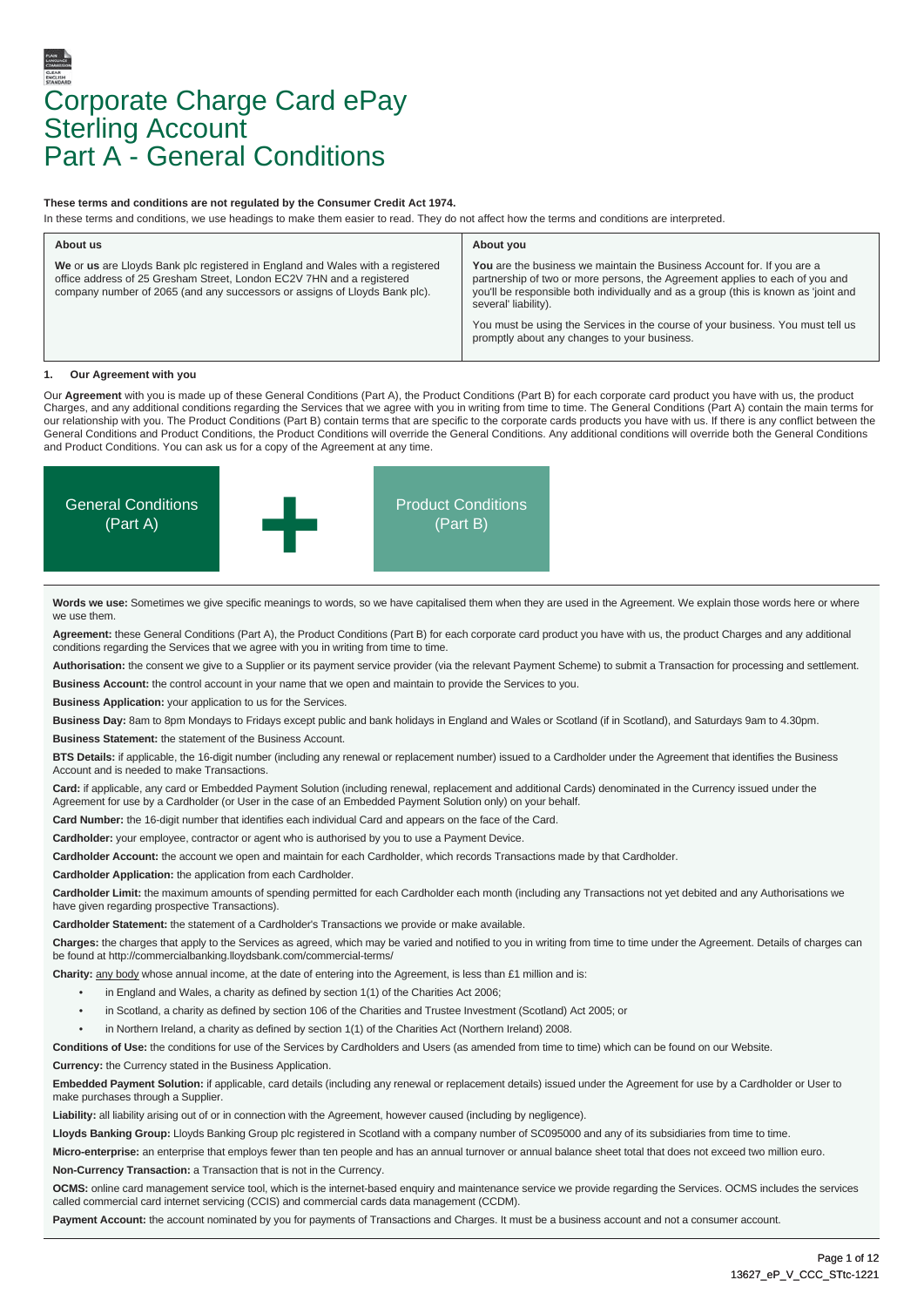#### **Words that we use** - continued

Payment Device: any personalised device or set of procedures to access an account, give instructions or execute a Transaction. These include a Card, Card Number, Embedded Payment Solution details, BTS Details, Virtual Card, VCN, RCN, Supplier Card, electronic wallet, use of a password, security details or PIN.

**Payment Scheme:** Visa or Mastercard (as applicable).

Payment Scheme Exchange Rate: the foreign exchange wholesale rate set by the Payment Scheme and applied to Non-Currency Transactions to convert them to the currency of the Business Account. The relevant rate (depending on the Payment Scheme relevant to your Product) can be found at:

- **Visa** www.visaeurope.com/making-payments/exchange-rates
- **Mastercard** www.mastercard.com/global/currencyconversion

**Payment Services Regulations:** the Payment Services Regulations 2017.

**PIN:** the personal identification number issued to or selected by Cardholders.

**Product:** the product stated in the Business Application.

**Programme Administrator:** the representatives you nominate from time to time on the forms we provide for this purpose, or through OCMS, who will carry out the functions set out or referred to in the Agreement as being for the Programme Administrator. If your Product is the Business Travel Solution, we sometimes refer to the Programme Administrator as your Nominated Travel Administrator.

**RCN:** real card number – if applicable, the RCN is linked to a particular Cardholder Account that provides the funding card and settlement account for VCNs.

**Scheme Limit:** the maximum amount of credit we give you under the Agreement each month.

**Services:** the services we are to provide under the Agreement, together with any other services associated with a Payment Device that we or another member of Lloyds Banking Group may make available from time to time.

**Supplier Card:** if applicable, the Virtual Card we issue to you for use in funding and settling all Transactions with a nominated Supplier.

Supplier: any person or entity who agrees, by arrangement with us or the Payment Scheme (or both), to accept the Payment Device as payment for goods or services (or both).

Third Party Provider (TPP): a third party provider authorised by law to access information from your payment accounts - for example, an account aggregator that gives you a consolidated view of your account information across multiple providers.

**Transaction:** any payment or cash withdrawal made using a Payment Device.

**User:** your employee, contractor or agent authorised by you from time to time to use Embedded Payment Solution details that are in a Cardholder's name to make purchases through a Supplier.

**Virtual Card:** if applicable, card details used to make a payment but not provided in any physical state or form.

**VCN:** virtual card number: if applicable, a unique VCN is linked to an RCN to make a Transaction.

**Website:** www.lloydsbankcommercial.com or any other URL we tell you about.

When we refer to any law in these terms and conditions, this includes any secondary law made under it and any amendments or replacements (or both) of that law.

### **2. Term**

This Agreement will continue until you or we end it (see "Ending the Agreement").

#### **3. Scheme Limit and Cardholder Limits**

We agree the Scheme Limit with you when you apply for your Product and show it in your Business Statement. You must choose a Cardholder Limit for each Cardholder, which must not exceed the Scheme Limit. Each Cardholder must never exceed their Cardholder Limit. In deciding whether or not any such limits have been exceeded, we will look at the amount of any Transaction not yet debited and any authorisation we have given regarding a prospective Transaction.

We will not increase the Scheme Limit or any Cardholder Limit without telling you. You can refuse any increase and we will tell you at the time how to do this. In some circumstances, we may lower the Scheme Limit. Generally, we will tell you in advance if we intend to do this but may not always do so. If the Scheme Limit is reduced, individual Cardholder Limits may also be reduced. If the Scheme Limit or any part of it has been unused for a six-month period, we may reduce the Scheme Limit, taking into account your product spending profile in the six months before that period.

We can decline Transactions that take a Cardholder over their Cardholder Limit or take you over the Scheme Limit. But if we do allow them, you must repay us the excess and any charges you owe us as soon as we ask you to.

How you can change your limits is set out below.

| <b>Change the Scheme Limit</b>                                                                                                                                                           | <b>Change the Cardholder Limit</b>                                                                                                                                                                                                                                                                                            |
|------------------------------------------------------------------------------------------------------------------------------------------------------------------------------------------|-------------------------------------------------------------------------------------------------------------------------------------------------------------------------------------------------------------------------------------------------------------------------------------------------------------------------------|
| Using the form we provide.<br>Any increase is subject to our credit review and approval process. You may also<br>ask us to decrease your Scheme Limit subject to any minimum we require. | You or the Programme Administrator can ask us in writing.<br>If the new Cardholder Limit remains within the Scheme Limit, we will put it in place<br>within 10 Business Days after you have asked us to.<br>The Programme Administrator is responsible for telling the Cardholder about<br>changes in their Cardholder Limit. |

#### **4. If you don't pay on time**

You must pay Charges on any sum you don't pay on time. You can find details of Charges on our Website or are as otherwise notified to you in writing from time to time in line with the Agreement.

We may charge you our reasonable costs for collecting any sum not paid on time or resulting from any other breach of the Agreement or Conditions of Use.

We want your business to succeed, but we know you may sometimes need extra support. You should contact your relationship manager as soon as possible if your business is having financial difficulties. We'll always try to help you, and try to develop a plan with you to deal with the difficulties.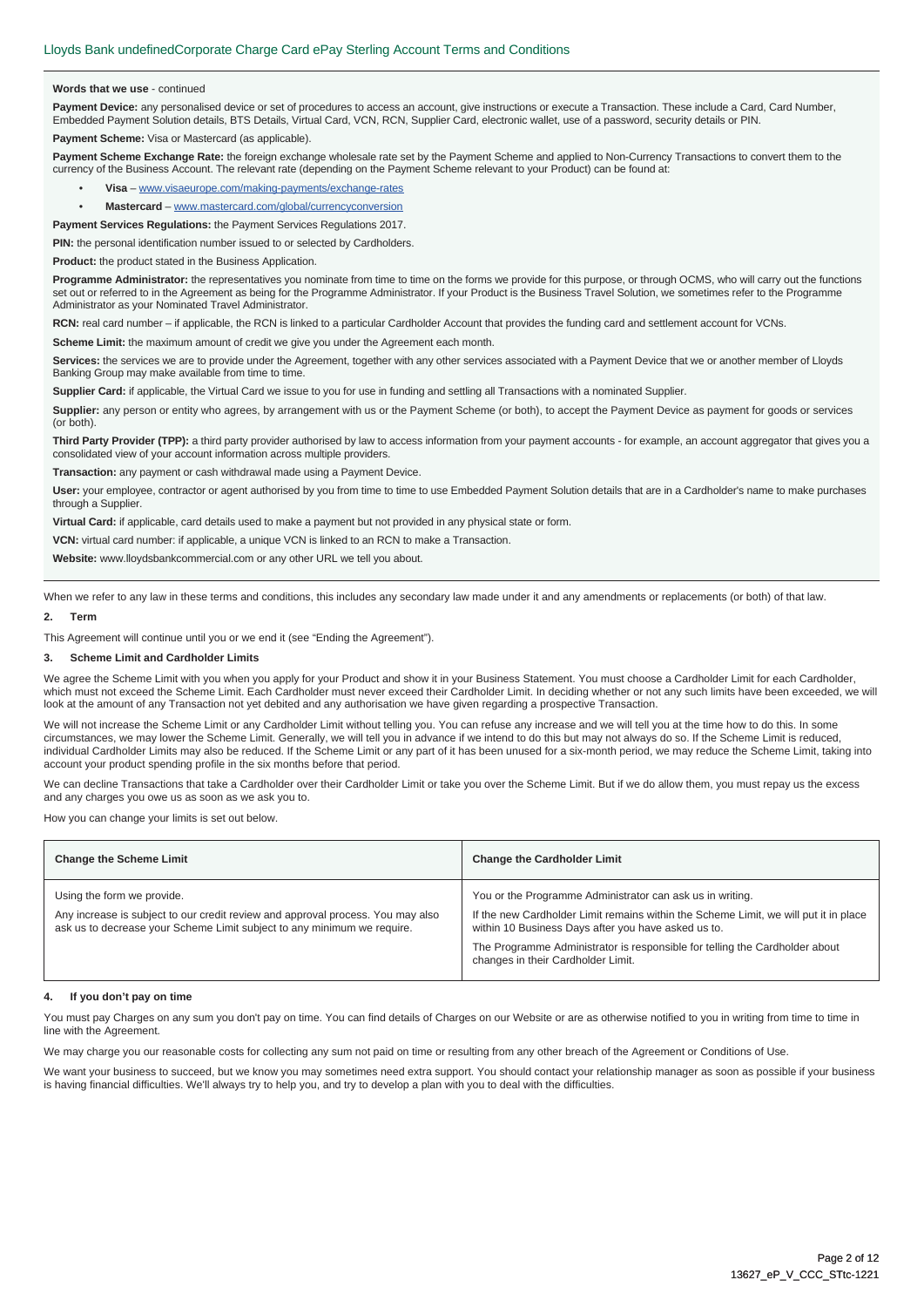#### **5. OCMS**

We grant you a non-transferable, non-exclusive, revocable, limited right to use OCMS by allowing access to OCMS by the Programme Administrator, Cardholders and Users (if applicable) subject to the Agreement and the Conditions of Use.

You must make sure that only the Programme Administrator, Cardholders and Users (if applicable) are permitted to use OCMS.

Unless the law says you are not responsible, you promise to pay us all losses, costs, claims, damages and expenses we incur if:

(1) you, the Programme Administrator, a Cardholder or User (if applicable) gives us incorrect information or instructions;

- (2) your access to OCMS is misused;
- (3) you, the Programme Administrator, a Cardholder or a User breaks the Agreement or the Conditions of Use; or

(4) you fail to follow any reasonable instructions we give you.

OCMS, any related services and any information given under OCMS will be provided on an "as is" and "as available" basis.

#### **6. Third Party Providers**

Your Programme Administrator can allow a TPP to access the information on your Business Account for you if you are registered for OCMS. If the TPP identifies itself to us, and complies with relevant regulatory requirements, we'll treat any instruction from a TPP as if it were from you.

If we are concerned about fraudulent or unauthorised access by a TPP, we may refuse it access to your account information. Before we do this, we'll tell you and explain why, unless it is not reasonably practicable, in which case we'll tell you immediately afterwards. In either case, we'll tell you in the way we consider most appropriate. We won't tell you about refusing access to a TPP if doing so would compromise our reasonable security measures or otherwise be unlawful.

We may make available to a TPP a specific means of accessing your account. If we do, and it tries to access your account in another way, we may refuse to allow that access.

If you use a third party card issuer, that TPP may be able to request confirmation from us that you have the necessary credit available on your Business Account for it to approve a transaction. We'll only respond to a request if you have expressly told us we can.

#### **7. Liability**

You (and not the Cardholder or User) are responsible for all costs, losses or charges arising directly or indirectly from use of a Payment Device unless we have stated otherwise in the Agreement.

#### **8. Payment instructions**

We will treat a payment instruction requesting that we execute a payment as received when we actually receive it, unless a Cardholder instructs us to carry out a Transaction on a future date or a series of recurring Transactions on future dates. In that case, we will treat the date we are required to carry out the Transaction as the date we receive the payment instruction.

If we receive any payment instruction after the cut-off time on any Business Day or on a day that is not a Business Day, we will treat it as if we received it on the next Business Day. You can find our payment cut-off times on our Website.

#### **9. Managing your Payment Devices**

How you can manage your Cards is set out below.

|                                                                                                                                                                                                                                                                                                                                      | End a Cardholder's use of a Payment Device                                 |
|--------------------------------------------------------------------------------------------------------------------------------------------------------------------------------------------------------------------------------------------------------------------------------------------------------------------------------------|----------------------------------------------------------------------------|
| The Programme Administrator must submit a request on OCMS or call or email<br>our customer service team.<br>our customer service team.<br>The Cardholder's use of a Payment Device will not end until the Payment Device<br>is destroyed. If it is a Card, this means cutting it in two through the chip, and<br>returning it to us. | The Programme Administrator must submit a request on OCMS or call or email |

A Programme Administrator may not apply for or authorise their own Payment Device. If there is only one Programme Administrator appointed, a new Programme Administrator should be appointed.

# **! You, Programme Administrators and Cardholders must not use a Payment Device:**

- for any illegal purpose;
- b) after its expiry date; or
- c) after we have cancelled or put a stop on it.

#### **10. Lost or stolen Payment Devices**

**! You must tell us or ensure the relevant Cardholder tells us immediately if a Payment Device is lost or stolen; you or they think someone else knows any of its security details; or it might have been misused.** 

You or the relevant Cardholder can contact us by phone on 0800 096 4496 (24 hours if it's about a lost or stolen Payment Device, but Monday to Friday 8am–8pm, Saturday 9am–4pm if it's about fraud). If abroad, call +44 1908 544059. We may ask for written confirmation within seven days, and it must include the Payment Device account number.

All Payment Devices are our property. If a Payment Device is later found, it must not be used and must be destroyed (for Cards, cut in two through the chip). You may be required to return the Payment Device to us.

Both you and the relevant Cardholder must provide all information we reasonably request. You and they must also assist us, our agents and the police (if we need to involve them) in investigating the loss, theft or possible misuse of a Payment Device, or the disclosure of any security details, and must assist us in recovering the Payment Device. Regarding such matters, both you and each Cardholder consent to our telling relevant third parties about the particular account.

When a Payment Device expires, is lost or stolen, or is damaged, we may issue a new one

You may be covered by liability waiver insurance, subject to and in line with the terms and conditions of the insurance policy from time to time in force. A copy of the terms and conditions of the policy can be viewed at www.lloydsbankcommercial.com/Corporate-terms/LloydsBank/Terms-andconditions/Cash-management/Card-services.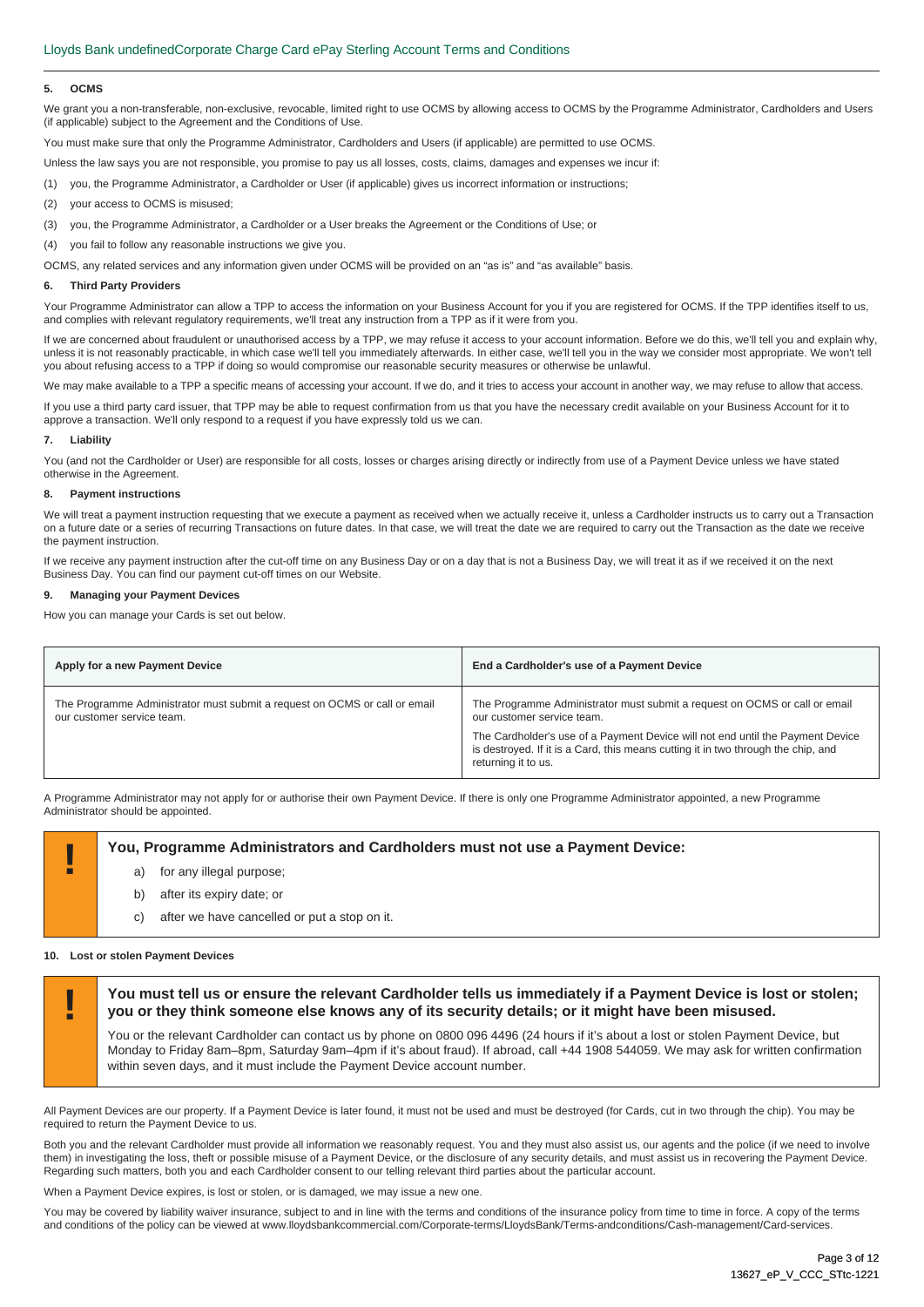#### **11. Stopping or suspending a Payment Device**

We can stop the use of a Payment Device or refuse to issue a new one, where reasonable if:

- (1) we're worried about its security;
- (2) we think its use has been unauthorised or fraudulent;
- (3) we think the risk of you not repaying the credit is significantly increased; or
- (4) we reasonably believe that not doing so may cause us to breach a legal requirement or may expose us (or another company in the Lloyds Banking Group) to action from any government or regulator.

If we stop a Payment Device or refuse to issue one for any of these reasons, we are not responsible for any resulting loss or damage you may suffer.

We'll tell you as soon as we reasonably can if we are going to stop or have stopped the use of a Payment Device, and why, unless the law prevents us doing so or it would undermine our security measures. We won't stop a Payment Device for longer than we need to. We will let you use it again or give you a new one as soon as possible.

If you have a Card and we have stopped its use, you'll be responsible for taking steps to ensure it is recovered and destroyed (cut in two through the chip). You may be required to return the Card to us.

# If you need to discuss the stop on a Payment Device with us, you can call us on 0800 096 4496 (if abroad +44 1908 544059) or write to us at Lloyds Bank Card Services, PO Box 6061, Milton Keynes MK7 8LE.

#### **12. Processing Transactions**

We may refuse to process or delay processing any Transaction if:

- (1) it would cause you to exceed a limit we have set;
- (2) its completion is prevented by the payee's account;
- (3) it seems unusual when considering how the relevant Cardholder Account is normally used or we reasonably believe it may be fraudulent;
- (4) by processing it, we reasonably believe that we would infringe any law, regulation or the rules of the Payment Scheme or any industry good practice or that we may be exposed to action from any government or regulator;
- (5) not acting on the instruction to process it or delaying to act on the instruction would help us comply with money laundering laws or regulations;
- (6) the instruction to process it is inaccurate or incomplete;
- (7) acting on the instruction to process it would breach the Agreement;
- (8) the payment instructions relate to a country from or to which we may decide not to process payments (for example, a country in relation to which sanctions are in place);
- (9) you are in breach of the Agreement; or
- (10) any of the reasons for ending the Agreement under "Ending the Agreement" apply.

If we do this, we will not have any responsibility to you for any resulting loss or damage you may suffer. If we have declined to process a Transaction, we will give you on request details of the reason(s) for the refusal as soon as is practicable unless the law prevents us doing so or it would undermine our reasonable security measures. We will also include details of how to correct any errors that led to our refusal, if appropriate. To request this information, please call our customer services centre on 0800 096 4496 (if abroad +44 1908 544059). If your Transaction has been declined, this helpline is available 24 hours a day seven days a week.

#### **13. Statements**

If there have been any Transactions or Charges on your accounts in any month, we will post to you both the Business Statement and Cardholder Statements, unless you have asked us to make them available to you in another way. We may charge for duplicate copies.

The statements will include the following information:

- (1) a reference enabling you to identify the Transaction.
- (2) where appropriate, information we have received about the beneficiary of the payment.
- (3) the amount of the Transaction in the currency in which the relevant account was debited or in the currency used for the payment order.
- (4) the amount of any charges for the Transaction and, where applicable, a breakdown of them, and any interest payable by you.
- (5) where applicable, the exchange rate used for the Transaction and its amount after the currency conversion.
- (6) the debit value date or the date of receipt of the Transaction.

# **! You must pay the full amount outstanding on each Business Statement by the payment date specified in it.**

#### **14. Repayments**

Using a form we provide, you must nominate an account you hold with us or any other bank in the United Kingdom (acceptable to us) as the Payment Account at the time of entering into the Agreement.

We will take all Transactions and Charges from the Payment Account by direct debit on or after 14 (and no later than 30) calendar days from the Business Statement date. You must ensure all direct debits are paid to us on their first presentation.

#### **15. Important information about repayments**

Payments will only take effect when debited to the Payment Account. They may be applied against Transactions and Charges.

Payments reduce balances on the Business Account or the relevant Cardholder Account (or both) in the following order: annual card fee, late payment fee; Transaction fee; cash advance fee; ATM cash advance fee; old balances; new balances.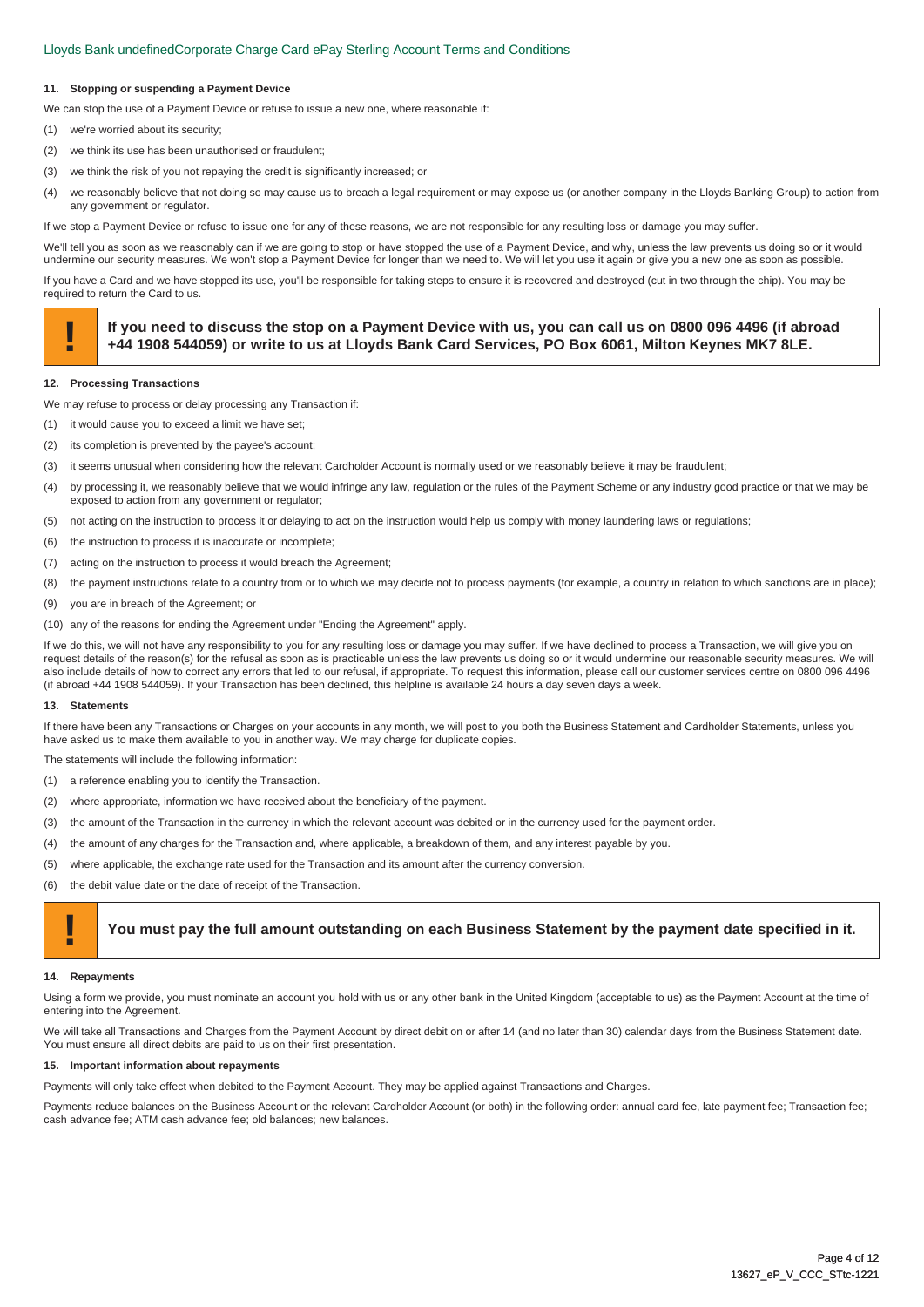#### **16. Cancelling transactions**

Information about cancelling transactions is set out below.

| <b>Cancelling transactions</b>                                  |                                                                                                                                                                                                                                                                                 |
|-----------------------------------------------------------------|---------------------------------------------------------------------------------------------------------------------------------------------------------------------------------------------------------------------------------------------------------------------------------|
| What Transactions can you or the<br>relevant Cardholder cancel? | Transactions scheduled for a future date.<br>A series of recurring Transactions.                                                                                                                                                                                                |
| What you or the relevant Cardholder<br>must do                  | Tell us by the end of the Business Day before the day the Transaction is due to be made.<br>Tell the Supplier that you have asked us to cancel the Transaction, and if you also want to cancel your agreement with them<br>you will need to do this directly with the Supplier. |
| What will happen                                                | We will not carry out a Transaction once you or the Cardholder has withdrawn authorisation.<br>Unless you or the Cardholder tell us otherwise, we will treat cancellation of recurring Transactions as cancelling all future<br>Transactions in the series.                     |

#### **17. Refunds, responsibilities and chargebacks**

You must check, and ensure any Cardholder checks, any statement you or they receive as soon as possible (preferably within 30 days), and tell us straight away if an entry seems wrong. If you don't, we may not be able to correct any mistakes. If we need to investigate a Transaction, you and the Cardholder must co-operate with us and the police if we need to involve them.

The tables below set out when we will give you a refund, and the circumstances in which you are responsible for losses caused by unauthorised transactions. Other than our responsibilities set out in this section, we have no further responsibility to you for unauthorised transactions.

# **The table below explains when you'll receive a refund**

| What went wrong?                                                                                               | You'll receive a refund if                                                                                                                                                                                                                                                                               | What you'll get                                                                                                                                                                                                                                                                                                                                                                                                                                                                                                                                                                                                                                     | You won't receive a refund if                                                                                                                                                                                                                                                                                                                                                                                                                                                                                                                                                  |
|----------------------------------------------------------------------------------------------------------------|----------------------------------------------------------------------------------------------------------------------------------------------------------------------------------------------------------------------------------------------------------------------------------------------------------|-----------------------------------------------------------------------------------------------------------------------------------------------------------------------------------------------------------------------------------------------------------------------------------------------------------------------------------------------------------------------------------------------------------------------------------------------------------------------------------------------------------------------------------------------------------------------------------------------------------------------------------------------------|--------------------------------------------------------------------------------------------------------------------------------------------------------------------------------------------------------------------------------------------------------------------------------------------------------------------------------------------------------------------------------------------------------------------------------------------------------------------------------------------------------------------------------------------------------------------------------|
| You, or the<br>relevant<br>Cardholder or User<br>(if applicable), paid<br>more than you<br>expected            | the exact amount of the<br>٠<br>payment was not specified;<br>the payment amount is<br>$\bullet$<br>more than you could have<br>reasonably expected to<br>pay; and<br>you request the refund<br>$\bullet$<br>within eight weeks from the<br>date the amount was<br>debited from the relevant<br>account. | We'll refund you the amount of the payment (and any<br>related interest and charges you have directly incurred).<br>We may ask you to give us any information we reasonably<br>require so we can ensure you satisfy the requirements for a<br>refund before paying it.<br>We'll either give you a refund or inform you why you are not<br>entitled to one within 10 Business Days of the later of:<br>our receipt of your request for a refund; or<br>$\bullet$<br>our receipt of any information we ask you<br>$\bullet$<br>to provide.<br>If you are not happy with our decision, you can contact your<br>relationship manager or complain to us. | you or the relevant Cardholder or User<br>$\bullet$<br>directly gave us authorisation for the<br>Transaction and the payment amount<br>was provided or made available to you,<br>the Cardholder or User at least four<br>weeks before the due date for payment.                                                                                                                                                                                                                                                                                                                |
| A payment was<br>made that you or<br>the relevant<br>Cardholder or User<br>(if applicable) didn't<br>authorise | a Transaction was not<br>$\bullet$<br>authorised by you or the<br>relevant Cardholder if you<br>notify us without undue<br>delay after becoming<br>aware of the fact, and in<br>any event within 13 months<br>of the date we debited the<br>payment from the relevant<br>account.                        | We'll refund the amount of the Transaction and, where<br>applicable, restore the relevant account to the position it<br>would have been in had the unauthorised transaction not<br>taken place.<br>We'll do this by the end of the next Business Day.<br>You must give us any information we reasonably need to<br>assess whether a refund is due.<br>We may also investigate after giving a refund. If we discover<br>you were not entitled to the refund, we will debit the<br>refunded amount from the relevant account. We'll give you<br>reasonable notice before we do.                                                                       | you don't notify us in time<br>$\bullet$<br>we find the Transaction was authorised<br>٠<br>by you or a relevant Cardholder.<br>If you are a Micro-enterprise or Charity<br>You don't need to prove you did not authorise<br>a card payment, but we'll take into<br>consideration the circumstances at the time it<br>was authorised.<br>For everyone else<br>You agree that Regulation 75 of the Payment<br>Services Regulations does not apply to you.<br>This means it's your responsibility to prove<br>that you or the relevant Cardholder did not<br>authorise a payment. |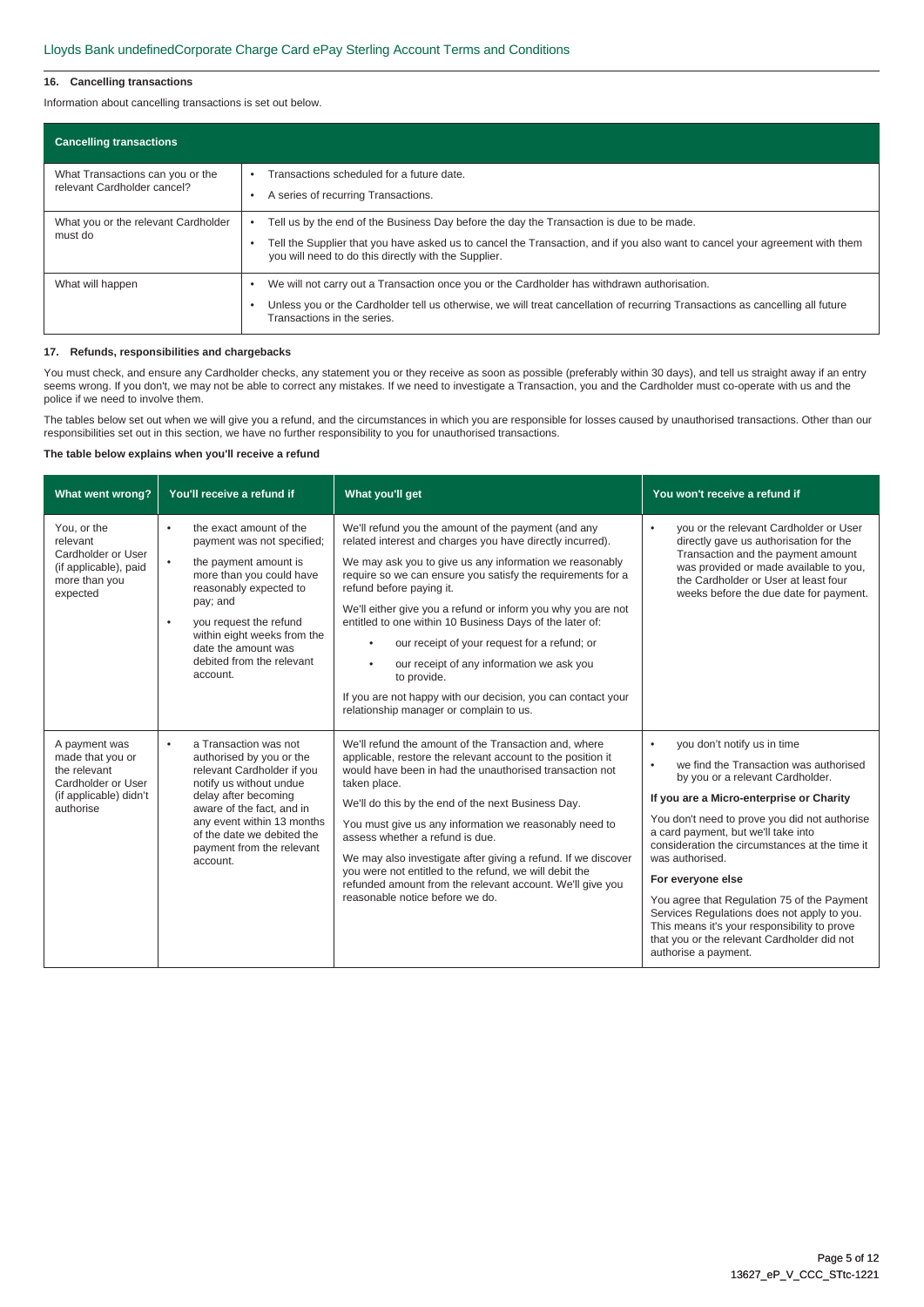#### **The table below explains when you'll be responsible for unauthorised transactions**

| How the losses happened                                                                                                              | How much you are responsible for                                                                                                                                                                                                                                                                                                |                                                                                                                                         |
|--------------------------------------------------------------------------------------------------------------------------------------|---------------------------------------------------------------------------------------------------------------------------------------------------------------------------------------------------------------------------------------------------------------------------------------------------------------------------------|-----------------------------------------------------------------------------------------------------------------------------------------|
|                                                                                                                                      | If you are a Micro-enterprise or Charity                                                                                                                                                                                                                                                                                        | Everyone else                                                                                                                           |
| From the use of a lost or stolen Payment Device before you tell<br>us it's missing.                                                  | A maximum of £35 (or Currency equivalent) per instance<br>unless you have acted fraudulently or you have intentionally or<br>with gross negligence failed to:<br>take all reasonable steps to keep the personalised<br>$\mathbf{1}$ .<br>security features safe;<br>use the Payment Device in line with the Agreement; or<br>2. | All losses incurred<br>This is because you agree that<br>Regulation 77 of the Payment<br>Services Regulations does not<br>apply to you. |
| From the misuse of a Payment Device because you failed to<br>keep the personalised security features safe.                           | notify us in the agreed way and without undue delay on<br>3.<br>becoming aware of the loss, theft, misappropriation or<br>unauthorised use of the Payment Device.<br>In these situations, you will be responsible for all losses incurred.                                                                                      |                                                                                                                                         |
| After you have notified us of the loss, theft, or unauthorised use<br>of the Payment Device.                                         | You won't be responsible unless you have acted fraudulently.<br>If you have acted fraudulently, you are responsible for all losses incurred.                                                                                                                                                                                    |                                                                                                                                         |
| Because we had failed to provide the means for you to notify us<br>of the loss, theft, or unauthorised use of the Payment Device.    |                                                                                                                                                                                                                                                                                                                                 |                                                                                                                                         |
| From the use of a Payment Device without your permission<br>before you received it.                                                  |                                                                                                                                                                                                                                                                                                                                 |                                                                                                                                         |
| Because we had failed to apply legally required procedures<br>to check that a payment has been authorised by you or<br>a Cardholder. |                                                                                                                                                                                                                                                                                                                                 |                                                                                                                                         |

#### **Chargebacks**

In any other circumstances, you must immediately tell us if you think a Transaction involves fraud, unauthorised use or any other circumstances where a Supplier may be held liable under the applicable Payment Scheme rules. You can ask us to reject a transaction, and we'll try to charge back the Transaction to the Supplier under those rules. If we can, we'll credit the amount to the Business Account or relevant Cardholder Account as applicable. If we cannot reverse the transaction, you'll remain liable for it.

You must tell us of any dispute about any amount on the Business Statement or any other statement without undue delay. In any event, this must be within 13 months of the date we debited the disputed payment from the account.

#### **18. When we are not liable**

We have no Liability to you for:

- (1) loss of profit, revenue, production or business;
- (2) loss of goodwill, reputation or opportunity;
- (3) loss of anticipated savings or margin;
- (4) loss of bargain;
- (5) costs regarding wasted managerial, operational or other time;
- (6) loss of or corruption of data or information;
- (7) claims made against you by third parties;
- (8) indirect, consequential or special loss;
- (9) a Transaction being declined or a Payment Device not being accepted as payment, nor for any loss or damage resulting from the way this is communicated to you, the relevant Cardholder or User;
- (10) the refusal of any other bank, ATM or other machine or Supplier to accept or honour the Payment Device; or
- (11) goods and services supplied to you, the Cardholder or User.

Unless the law says otherwise, our maximum aggregate Liability in any one calendar year won't exceed the value of the Charges you pay us during that calendar year.

We're not responsible for any claim you, a Cardholder or a User has against a Supplier. No claim by you, a Cardholder or a User against any Supplier may be the subject of a claim or counter-claim against any member of Lloyds Banking Group.

Nothing in the Agreement limits or excludes our Liability in relation to paying refunds in line with the refunds and responsibilities section of the Agreement. The limitations to your Liability for unauthorised transactions won't be affected by any other term of the Agreement.

We won't exclude our Liability for anything the law does not allow us to, such as:

- death or personal injury caused by our negligence or the negligence of our employees, agents or subcontractors; or
- our fraud or fraudulent misrepresentation, or the fraud or fraudulent misrepresentation of our employees, agents or subcontractors.



# **If you close your account or change your Payment Device, you will need to tell anyone else you make <br>
<b>If you close your account or change your Payment Device, you will need to tell anyone else you make regular payments to, otherwise they may not be able to collect your payment.**

If you miss a payment for this reason, we will not be liable for any resulting loss or damage you suffer.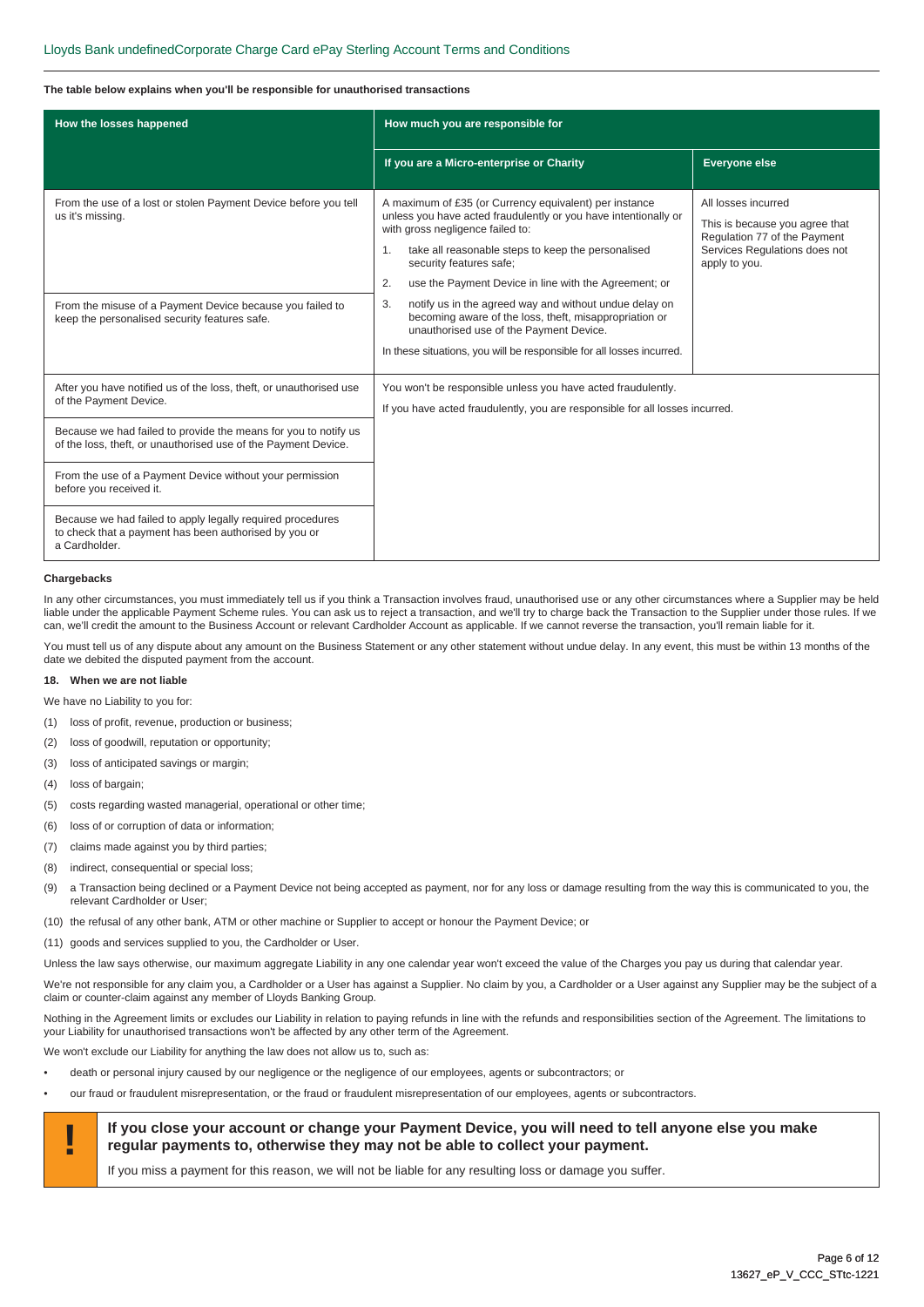### **19. Changes to the Agreement**

This table sets out how and when we can make changes to the Agreement.

| Reason for changing the Agreement                                                                                                                                    | How much notice we'll give you before the changes<br>come into effect                                     |  |
|----------------------------------------------------------------------------------------------------------------------------------------------------------------------|-----------------------------------------------------------------------------------------------------------|--|
| Change in relevant legislation, regulations or codes of practice that apply to us or how we are regulated<br>that prevents us giving you two months' written notice. | As much written notice as reasonably possible.                                                            |  |
| Changes to the Payment Scheme Exchange Rate.                                                                                                                         | These changes will take effect immediately without notice on<br>being amended by the Payment Scheme.      |  |
| A favourable change to any interest rate or charges that apply to you.                                                                                               | We'll make the change immediately without notice, and<br>changes will be shown on the Business Statement. |  |
| Amend our Charges, introduce new Charges and/or amend any agreed with you.                                                                                           | At least two months' written notice.                                                                      |  |
| An unfavourable change to any interest rate or charges that apply to you.                                                                                            |                                                                                                           |  |
| Any other reason, for example we may make changes to:                                                                                                                |                                                                                                           |  |
| comply with changes to the law;<br>٠                                                                                                                                 |                                                                                                           |  |
| rectify errors;<br>٠                                                                                                                                                 |                                                                                                           |  |
| improve security;<br>٠                                                                                                                                               |                                                                                                           |  |
| change the scope of the services we provide; or                                                                                                                      |                                                                                                           |  |
| take account of reorganisations within Lloyds Banking Group.                                                                                                         |                                                                                                           |  |

#### **20. What you can do if we make a change to the Agreement**

If we make a change, your options are set out below in the table.

| Type of change                              | <b>Your options</b>                                             | <b>Next steps</b>                                                                                                                                                                                  |  |
|---------------------------------------------|-----------------------------------------------------------------|----------------------------------------------------------------------------------------------------------------------------------------------------------------------------------------------------|--|
| One we can make immediately                 | Accept the relevant change                                      | We'll assume you are happy with the change unless you decide to end your Agreement.                                                                                                                |  |
|                                             | End your Agreement                                              | You cannot reject the change but you can end the Agreement if you want to (see "Ending"<br>the Agreement").                                                                                        |  |
| One we have to tell you about in<br>advance | Accept the relevant change                                      | We'll assume you are happy with the change unless you tell us otherwise.                                                                                                                           |  |
|                                             | Before a change comes into<br>effect you may reject the change. | You must tell us in writing.<br>The Agreement will end the day before the change comes into effect, unless you have<br>specified an earlier date.<br>We won't charge you for ending the Agreement. |  |

# **21. Removal of a Cardholder**

When a Cardholder ceases to be your employee, contractor or agent:

- (1) you must inform us (on the form we provide or through OCMS) within seven Business Days;
- (2) your obligations under the Agreement will continue in full force;
- (3) you must take steps to ensure the Payment Device is recovered and destroyed (if it is a Card, you will need to cut it in two through the chip);
- (4) you remain liable to us for all Transactions including any new ones made before the Payment Device is destroyed;
- (5) if applicable, we may cancel the existing Embedded Payment Solution details and give you new ones; and
- (6) you must ensure that the Cardholder's Embedded Payment Solution details are no longer used with any Supplier.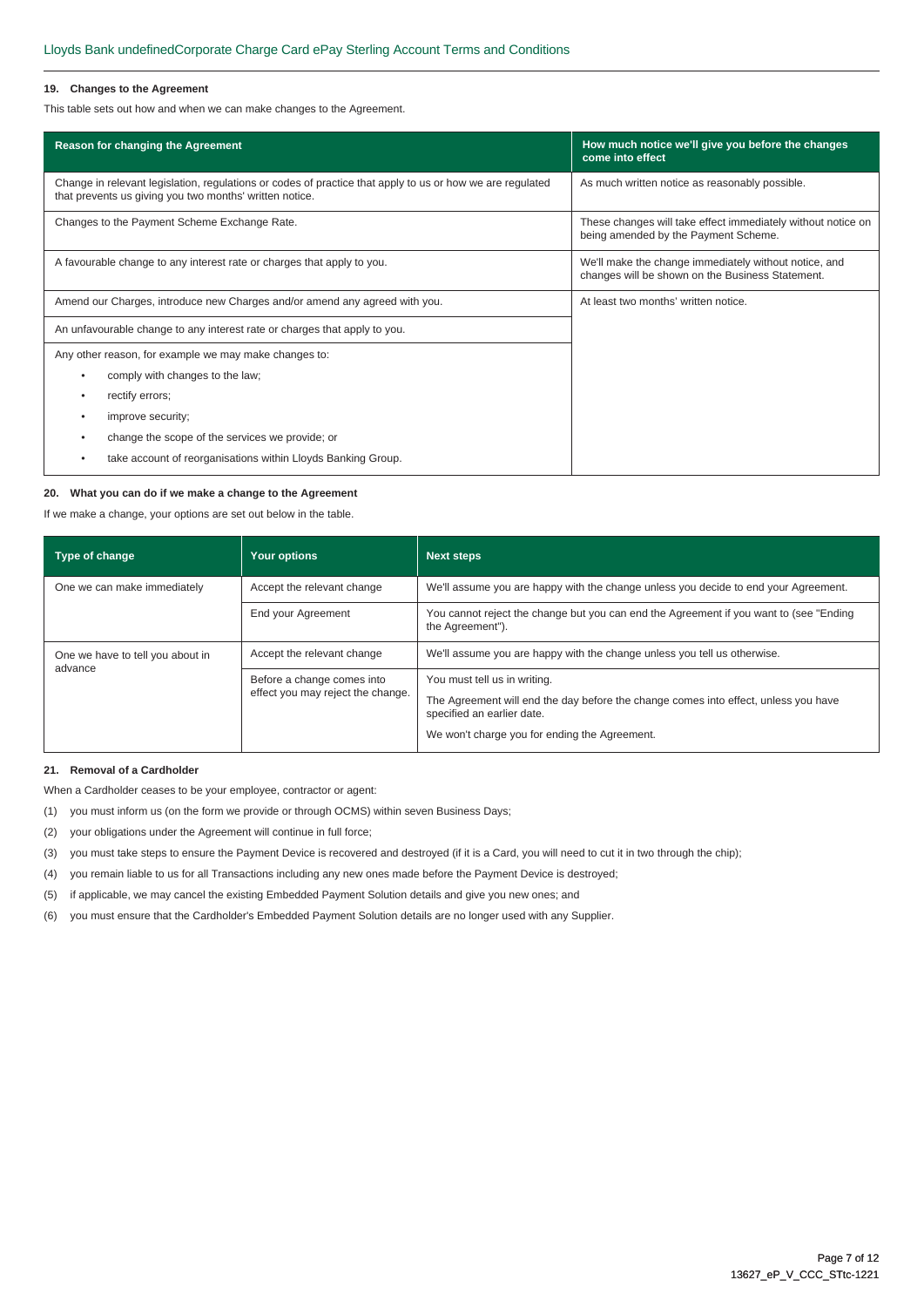#### **22. Ending the Agreement**

The Agreement will continue until terminated in line with this clause. If you have more than one type of Product, you or we may end one set of Product Conditions without affecting these General Conditions, which will continue in effect until all other Product Conditions have been ended. If you only have one Product and you or we end the Product Conditions in line with the Agreement, the General Conditions will end too.

| Who can end it | Reason for ending the Agreement or any Product Conditions                                                                                                                                                                                                                             | <b>Notice needed</b>                                                                                                        |
|----------------|---------------------------------------------------------------------------------------------------------------------------------------------------------------------------------------------------------------------------------------------------------------------------------------|-----------------------------------------------------------------------------------------------------------------------------|
| You            | At any time for any reason                                                                                                                                                                                                                                                            | One month's notice to us in writing                                                                                         |
| Us             | At any time for any reason                                                                                                                                                                                                                                                            | Two months' notice to you in writing, as<br>long as we also give you any other notice<br>that the law says we must give you |
|                | You seriously or repeatedly breach the Agreement or another agreement you have with us                                                                                                                                                                                                | None (unless required by law).                                                                                              |
|                | We reasonably suspect fraudulent activity in connection with the Agreement or the Services (or both)                                                                                                                                                                                  | You must notify us immediately if you<br>become aware that any of these                                                     |
|                | You, a Cardholder or a User does anything we reasonably believe will seriously damage our reputation                                                                                                                                                                                  | circumstances have occurred or you<br>believe they will occur.                                                              |
|                | We reasonably believe that you, a Cardholder or a User is using the Services in connection with any<br>purpose that is unlawful                                                                                                                                                       |                                                                                                                             |
|                | You repeatedly fail to pay any amounts due to us under the Agreement                                                                                                                                                                                                                  |                                                                                                                             |
|                | You, a Cardholder or a User behaves threateningly or abusively towards our staff                                                                                                                                                                                                      |                                                                                                                             |
|                | We are required to do so to comply with legal, fiscal or regulatory changes                                                                                                                                                                                                           |                                                                                                                             |
|                | We find that any information you have given to us (whether in connection with the Agreement or not) is<br>inaccurate in a significant way                                                                                                                                             |                                                                                                                             |
|                | We find you entered into the Agreement without informing us in writing, that material litigation was $-$ or<br>material administrative, criminal or judicial proceedings were - being taken against you ("material" means<br>likely, if successful, to have a damaging effect on you) |                                                                                                                             |
|                | You fail at any time to meet any identification or other checks required by law or regulation                                                                                                                                                                                         |                                                                                                                             |
|                | We reasonably believe that if we do not stop the Services or end the Agreement, we will breach a law or<br>regulation or be exposed to action from a government or regulator                                                                                                          |                                                                                                                             |
|                | Closure is required by court order or regulator's direction or decision                                                                                                                                                                                                               |                                                                                                                             |
|                | You are Insolvent.                                                                                                                                                                                                                                                                    |                                                                                                                             |
|                | We treat you as <b>Insolvent</b> if:                                                                                                                                                                                                                                                  |                                                                                                                             |
|                | you or any other person takes or threatens to take any step in connection with -                                                                                                                                                                                                      |                                                                                                                             |
|                | a suspension or re-scheduling of payments by you, a moratorium of any of your debt or<br>your dissolution or reorganisation (by way of voluntary arrangement, scheme of<br>arrangement or otherwise);                                                                                 |                                                                                                                             |
|                | the making of an arrangement with any of your creditors;                                                                                                                                                                                                                              |                                                                                                                             |
|                | the appointment of an administrator or the intention to appoint an administrator in respect<br>of you;                                                                                                                                                                                |                                                                                                                             |
|                | the appointment of a liquidator, receiver or any similar office, in respect of you or any of<br>your assets; or                                                                                                                                                                       |                                                                                                                             |
|                | any equivalent procedure in any jurisdiction;                                                                                                                                                                                                                                         |                                                                                                                             |
|                | you can't pay your debts as they fall due; or                                                                                                                                                                                                                                         |                                                                                                                             |
|                | you stop trading or threaten to.                                                                                                                                                                                                                                                      |                                                                                                                             |

If we end the Agreement, or any Product Conditions, for these reasons, we can demand repayment of the outstanding balance and close all or any Cardholder Accounts, Business Accounts and any other account you hold with us that is relevant to the Agreement.

## **23. Things you have to do when the Agreement ends**

When the Agreement, or any part of it, ends the following things must happen for the part(s) ended:

- (1) if you have Cards, you must make sure all Cards are returned to you and destroyed (cut in two through the chip). You may be required to return the Cards to us;
- (2) you must make sure any use of a Payment Device is stopped;
- (3) your use of the Service must cease with immediate effect. We need not take any further action regarding any instructions received from you even if we received them before the termination date;
- (4) all outstanding amounts will become immediately due and payable;
- (5) your obligations under the Agreement will continue in force until you have paid us all outstanding amounts; and
- (6) you must keep your Payment Account open until all Transactions have been processed and you have paid us all outstanding amounts.

When the Agreement ends we have no further obligations to you.

**! If you have paid any charges in advance under the Agreement, like an annual fee, we'll refund any unused part of the charge.**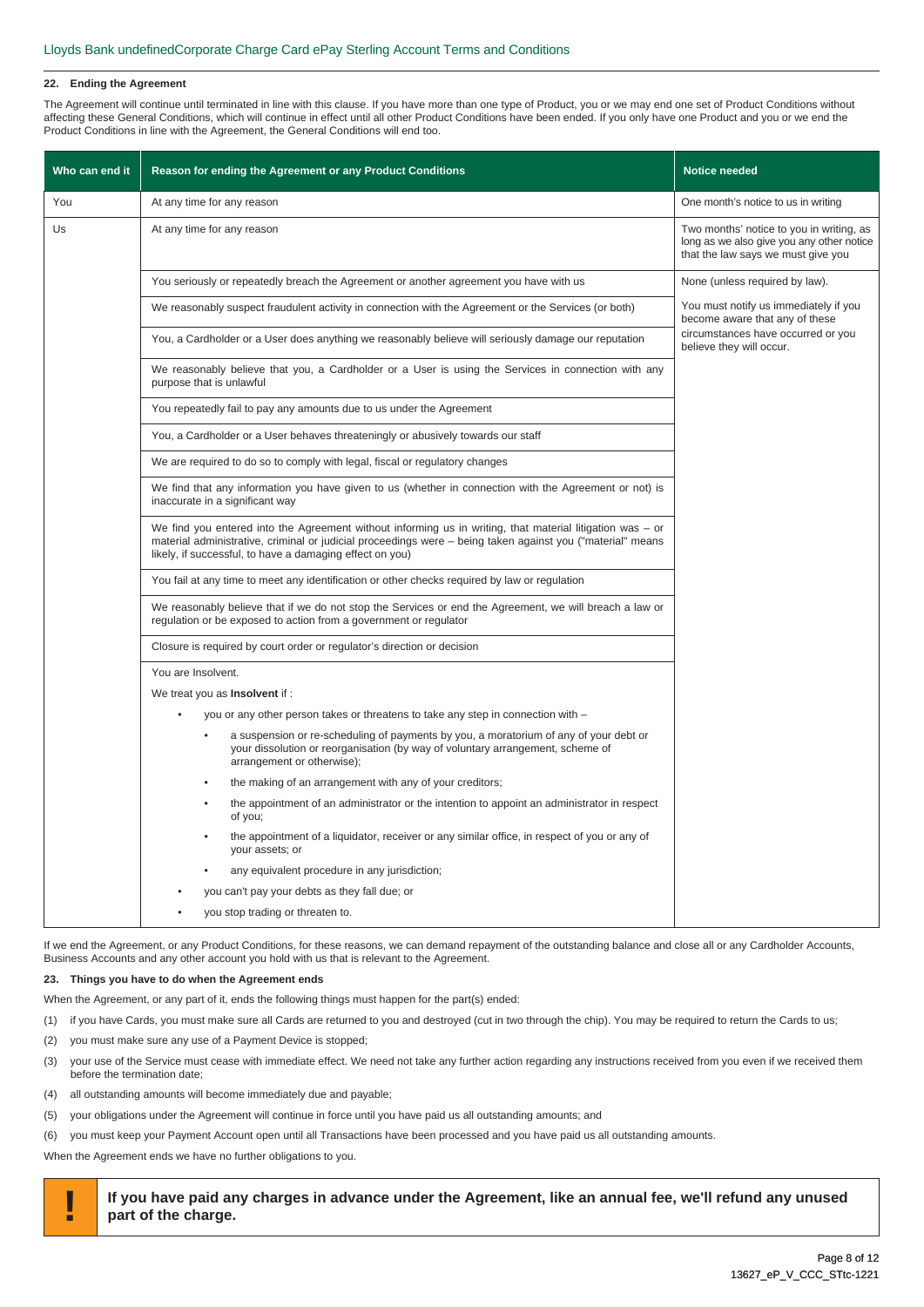#### **24. Your Payment Account**

If we do not hold your Payment Account, you authorise us to pass any instructions that may be necessary for the Services to be provided to you and relevant Cardholders to the third-party bank holding your Payment Account. You also confirm that the third-party bank is authorised to accept and act on our instructions.

#### **25. General**

We recommend you keep a copy of all the documents that make up the Agreement. If you would like another copy of any of the documents, just ask your relationship manager. You can also find these terms and conditions on our Website.

The Agreement is solely between you and us, with the exception of terms in the Agreement that include references to Lloyds Banking Group (which can be enforced by Lloyds Banking Group). No other person will have any rights to enforce any of its terms.

If we:

- do not insist or we delay insisting that you perform any of your obligations under the Agreement; or
- do not enforce or we delay enforcing our rights against you;

that won't mean we have waived our rights against you. You will still need to comply with those obligations. If we decide to waive a breach by you, we'll do so in writing, and that won't mean we automatically waive any later breach by you.

All warranties, conditions and other terms implied by law are excluded from the Agreement to the extent permitted by law.

#### **26. Mistaken payment**

If we are told that money has been paid into your Business Account by mistake, we can take from your account an amount up to the mistaken payment amount. We do not have to ask you to agree to this, but will let you know if it happens. We'll act reasonably and try to minimise any inconvenience to you. If we are unable to return funds to the sender, we can give them details about you and your Business Account so they can recover the money from you.

#### **27. Paying more than you owe**

When you make payments or transfer funds into your Business Account, you must not pay us more than you owe. If you have a credit balance on your Business Account at any time, we may apply it to recent or future Transactions. We may return any credit balance to the account from which the money has been sent or pay the funds into your Payment Account or another current account you have with us. We do not pay interest on any credit balances.

#### **28. Our service promise**

Whenever vou deal with us, we aim to provide excellent customer service. If we do not achieve this, please tell us so we have the opportunity to put things right. You can write or speak to your relationship manager or customer services centre (or anyone in their teams). You can find details of what will happen next and how we will handle your complaint on our Website.

If you are dissatisfied with the outcome of a complaint you have made to us, you may be eligible to refer the matter to the Financial Ombudsman Service ("FOS"). To understand whether you are eligible to do so, please speak to the FOS directly or refer to its website at www.financial-ombudsman.org.uk. Details of how to contact the FOS can also be found on our Website.

#### **29. Notices**

You can contact us by post or by delivering notices by hand, in each case addressed to your relationship manager or Lloyds Bank Card Services PO Box 6061, Milton Keynes, MK7 8LE.

The Agreement may specify we'll contact you in a particular way or the law may say we must do so in a particular way for a specific type of notice. Otherwise, we can contact you by post, telephone or e-mail (in each case using the details you gave us on the Business Application or the Cardholder Application (if applicable) or updated details you have given us since then); through a broadcast message on an online service that we provide to you; or by posting a notice on our Website.

If we are sending a copy of a notice to you, we'll only send one copy even if the Agreement is with two or more of you.

The Agreement is in English and communications and notices between us will be in English.

You must tell us if your contact details change by giving us seven days' written notice.

We'll use your contact details and appropriate secure procedures to let you know if we suspect fraud or a security threat, or if there has been a major operational or security incident that may affect you.

#### **30. Intellectual property and data protection**

You acknowledge that we or our licensors (or both) own all intellectual property rights (whether registered or unregistered) in the Services (but not information uploaded into the Services by you or your affiliates) including any copyright, database rights, trade secrets, trade names and trade marks. You can only use them to the extent necessary for accessing and using the Services. You have no right to grant a sub-licence to any third party.

You grant an irrevocable right to use all information you give, but solely for the purpose of supplying the Services. You must ensure that any person you authorise to access and use the Services permits us to use the information about them for the purpose of supplying the Services.

#### **31. Assignment**

Unless we agree in writing, you may not transfer any of your rights and obligations, or sub-contract any of your obligations, under the Agreement to another person.

We may transfer any of our rights and obligations under the Agreement, or sub-contract any of our obligations, to another person without your consent. You agree that you'll promptly execute all documents that we reasonably require to make a transfer effective.

#### **32. Third party rights**

Nothing in the Agreement confers or is intended to confer a benefit enforceable by a person who is not a party to it. Such a person has no right under the Contracts (Rights of Third Parties) Act 1999 to enforce any of its terms.

#### **33. Force majeure**

You and we won't be responsible if either of us (or our sub-contractors or agents) cannot perform any obligations under the Agreement, or if there is a delay in doing so, due to abnormal and unforeseeable circumstances beyond our control as long as the consequences were unavoidable despite all efforts to the contrary.

**Examples** Here are some examples of circumstances that may be beyond your or our control: industrial action, riots, invasions, terrorist attacks, threat of terrorist attacks, war, hostilities, rebellion, local or national emergency, civil commotion, fire, explosion, storm, flood, earthquake, accident, epidemic, natural disaster, acts or omissions of third parties, failure or fluctuation of a power supply or telecommunications networks, or failure of any of our equipment, software, data processing systems or transmission links.

We also won't be responsible if we cannot perform any of our obligations under the Agreement or we are delayed in doing so, because we must act in a certain way for legal or regulatory reasons.

We or a Lloyds Banking Group member may be subject to sanctions or embargoes imposed by the international community including the UK, EU, UN and the USA. We may refuse Transactions or refuse to make any payment if it would result, or in our reasonable opinion is likely to result, in a breach by us or a Lloyds Banking Group member or any of our or their employees of any sanction or embargo whether or not imposed in the UK. We are not liable for any loss, damage, cost or expense for any of the reasons listed in the 'examples' above. We may disclose to the relevant authorities such information regarding any Transaction or payment (or both) as may be required.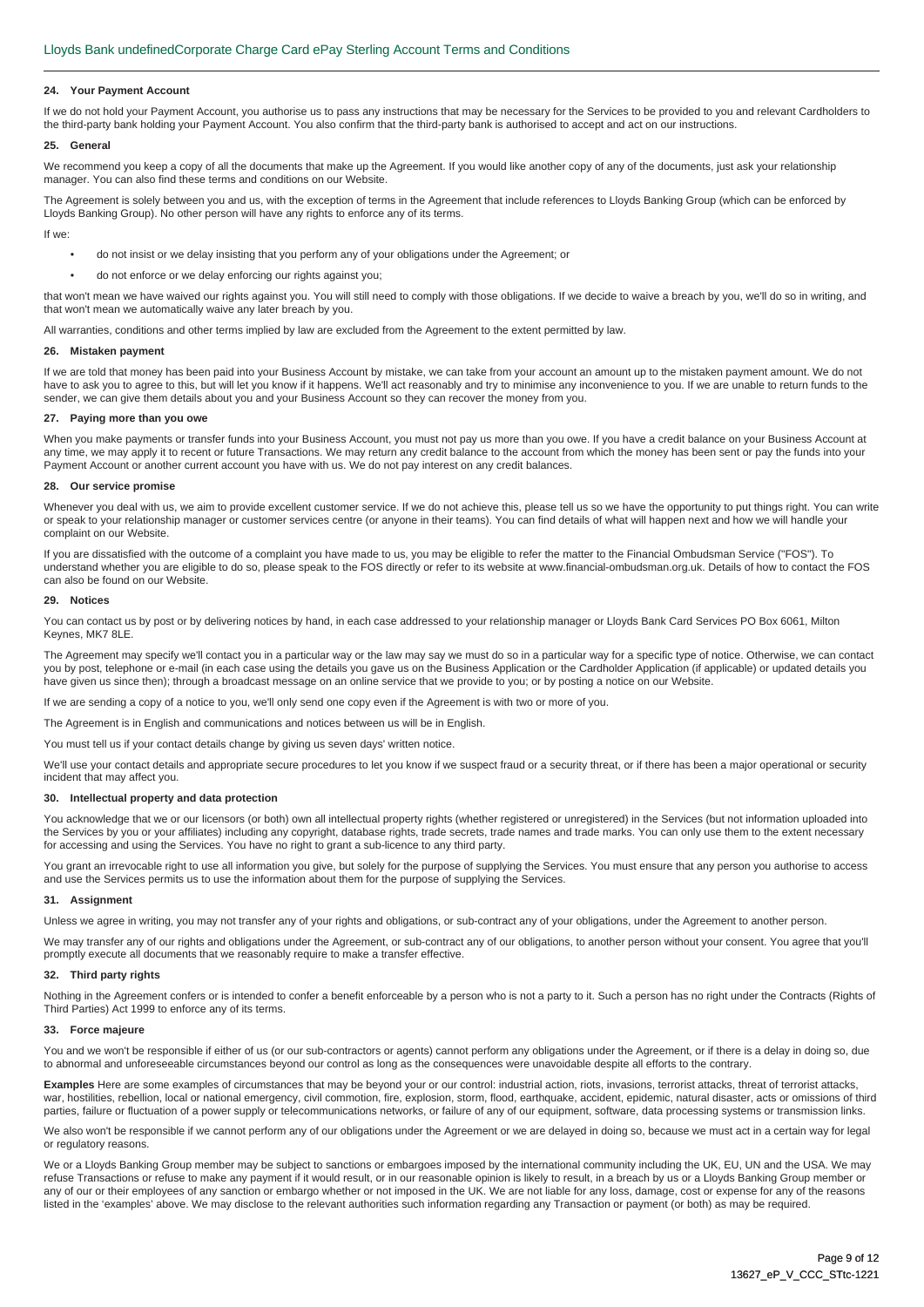#### **34. Severability**

Each of the terms in the Agreement operates separately. If any court or relevant authority decides any of the terms is unlawful, the rest will remain in full force and effect. Any unlawful terms will apply with whatever modification is needed to give effect to your and our commercial intentions.

### **35. Governing law and jurisdiction**

The Agreement and any non-contractual obligations that arise out of it are governed by the law of England and Wales. The courts of England and Wales have exclusive jurisdiction to decide any dispute arising out of or in connection with the Agreement, including as regards any non-contractual obligations.

However, if you are:

- a company or other incorporated body and your registered office is in Scotland;
- a sole trader and your business operates from Scotland;
- an unincorporated body and your central management and control is exercised from Scotland; or
- a charity based in Scotland,

then the Agreement and any non-contractual obligations that arise out of it are governed by the law of Scotland. The courts of Scotland have exclusive jurisdiction to decide any dispute arising out of or in connection with the Agreement, including as regards any non-contractual obligations.

#### **36. Use of personal data**

You give us your explicit consent (or have obtained the relevant individual's explicit consent) for us to access, process and keep any personal information you give us for the purposes of providing the Services to you. This won't affect any rights you or we have under data protection legislation. You can withdraw your consent by ending the Agreement.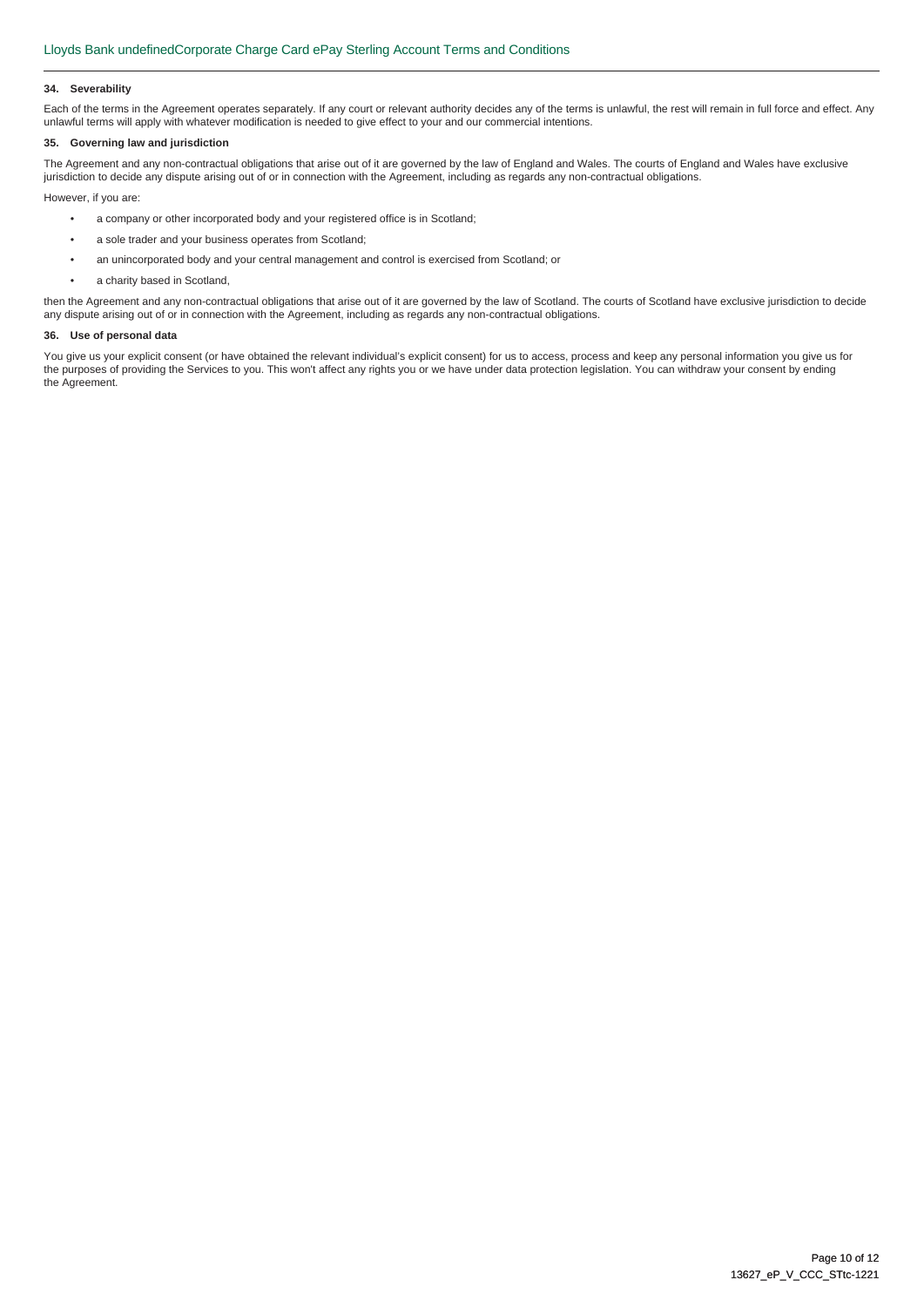# Corporate Charge Card ePay Sterling Account Part B - Product Conditions

In these terms and conditions, we use headings to make them easier to read. They do not affect how the terms and conditions are interpreted.

#### **Our Agreement with you**

We will provide the Product that these Product Conditions (Part B) are specific to.



Sometimes we give specific meanings to words, so we have capitalised them when they are used in the Agreement. We explain those words here or where we use them. Words given specific meanings in the General Conditions have the same meaning here.

**Cardholder Limit** is defined in the General Conditions as: the maximum amounts of spending permitted for each Cardholder each month (including any Transactions not yet debited and any Authorisations we have given regarding prospective Transactions). For the purposes of this Product, Cardholder Limit also means the maximum amounts of spending permitted on any Payment Device.

Services Agreement: means the agreement between us and the Payment Scheme provider that enables us to provide these Services to you.

#### **1. Your additional obligations**

1.1 You must ensure that

- 1) the Programme Administrator provides any Payment Devices to relevant Cardholders on receipt;
- 2) all Programme Administrators and Cardholders comply with the terms and conditions at all times;
- 3) no Programme Administrator or Cardholder is on any list of asset-freeze targets published by the UN, the EU or the UK, or maintained by HM Treasury; and
- 4) any changes to the Programme Administrators are notified in writing to us by an authorised signatory.
- 1.2 You must ensure that you and all Programme Administrators and Cardholders:

use any Payment Devices and security details in line with any security procedures and instructions we provide, and keep them safe;

- 2) do not give or disclose details about any Cardholder Account, Business Account, Payment Device or security details to anyone else or allow anyone else to use them;
- 3) store all information about any Cardholder Account, Business Account, Payment Device or security details safely and dispose of it securely and permanently;
- 4) do not choose any security details that are easy for someone else to guess;
- 5) protect any security details by (a) memorising them and destroying our written notification of them as soon as possible; and (b) not writing them down recognisably or keeping them with a Payment Device or other financial documents; and
- 6) inform us as soon as possible if a Business Statement, Cardholder Statement or other financial information expected from us is not received.

### **2. Using a Payment Device**

Cardholders may only present VCNs to complete Transactions with Suppliers who accept the VCN as payment.

Your Virtual Card may only be used for making purchases from Suppliers. You may not use it for the following purposes:

- Making cash withdrawals.
- Setting up recurring payments.

All Non-Currency Transactions will be converted to the Currency and debited to the Cardholder Account at the Payment Scheme Exchange Rate. Our website says more about the rate and how to compare it with other exchange rates. Depending on which Payment Scheme applies, the Transaction may be converted when it is made or when it is added to the Cardholder Account. You can ask us at what point the Transaction will be converted. Exchange rates may change, so the exchange rate we use to convert the Transaction may differ from the exchange rate on the Transaction date. The exchange rate we use will appear on your Business Statement and relevant Cardholder **Statement** 

The Non-Currency Transaction fee set out in the Product Charges is added to the converted Currency amount. The Non-Currency Transaction fee is for currency conversion. This fee and the converted Currency amount will be shown on the Business Statement and the relevant Cardholder Statement. You agree to exclude provisions of law that can be disapplied for business customers. This means we will not send you certain information, such as electronic messages after each Non-Currency Transaction, which we may send to personal customers.